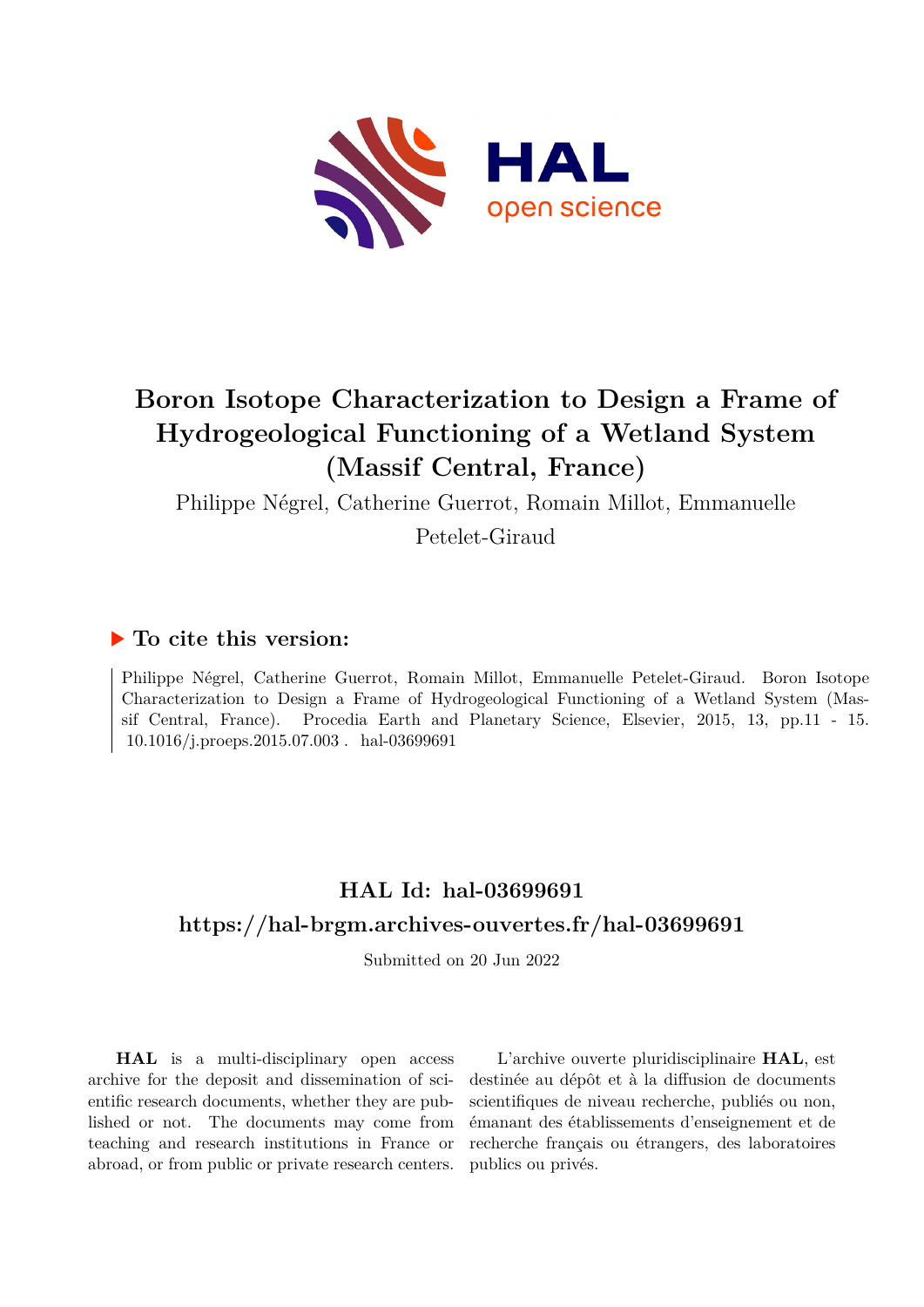

Available online at www.sciencedirect.com



Procedia **Earth and Planetary Science** 

Procedia Earth and Planetary Science 13 (2015) 11 - 15

### 11th Applied Isotope Geochemistry Conference, AIG-11 BRGM

## Boron isotope characterization to design a frame of hydrogeological functioning of a wetland system (Massif Central, France)

Philippe Négrel<sup>a\*</sup>, Catherine Guerrot<sup>a</sup>, Romain Millot<sup>a</sup>, Emmanuelle Petelet-Giraud<sup>a</sup>

*a BRGM, Laboratory Division, 3 Avenue C. Guillemin, BP 36009, 45060 Orléans Cedex 02, FRANCE*

#### **Abstract**

Multi-isotopic approaches (Li, Sr, O, H), combined with hydrological tools, have been already applied for tracing the water and dissolved-element fluxes in a peatland in Central France. Here, we applied B isotopes. The  $\delta^{11}B$  ratios increase from river draining basalts (~ 0‰) up to springs bordering the peatland (> +25‰). Peatland groundwaters have intermediate  $\delta^{11}B$ : 7.8 to 19.4‰. This range is accompanied by an increase in the Ca contents between the river draining basalts and water in the peatland. In a  $\delta^{11}$ B *vs.* Ca/B diagram, the role of water rock interaction and present day fertilizer inputs is evidenced, as for Sr isotopes.

© 2015 The Authors. Published by Elsevier B.V. © 2015 The Authors. Published by Elsevier B.V. This is an open access article under the CC BY-NC-ND license (http://creativecommons.org/licenses/by-nc-nd/4.0/). Peer-review under responsibility of the scientific committee of AIG-11

*Keywords:* peat land; groundwater; B isotopes; Massif Central

#### **1. Introduction**

Lands that are seasonally or permanently covered by shallow water, including lands where the water table is at or close to the surface are considered as wetlands. Among the different types, marshes, swamps, bogs, fens, and shallow open waters are the most common ones. The presence of abundant water causes the formation of hydric soils and favors the dominance of water-tolerant plants. Even if considerable scientific knowledge and technical experience have been gained in the diverse aspects of wetland science and management including hydrology, biogeochemistry, ecology, socio-economic valuation and policy analysis, the results of research and management experience were still often too fragmentary and not sufficiently orientated to problem-solving. As the main water fluxes involved in the water status of wetlands are rainwater input, surface run-off, evapotranspiration, input/output

\* Corresponding author. Tel.: +33 (0) 2 38 64 39 69; fax: +33 (0)2 38 64 37 11. *E-mail address:* p.negrel@brgm.fr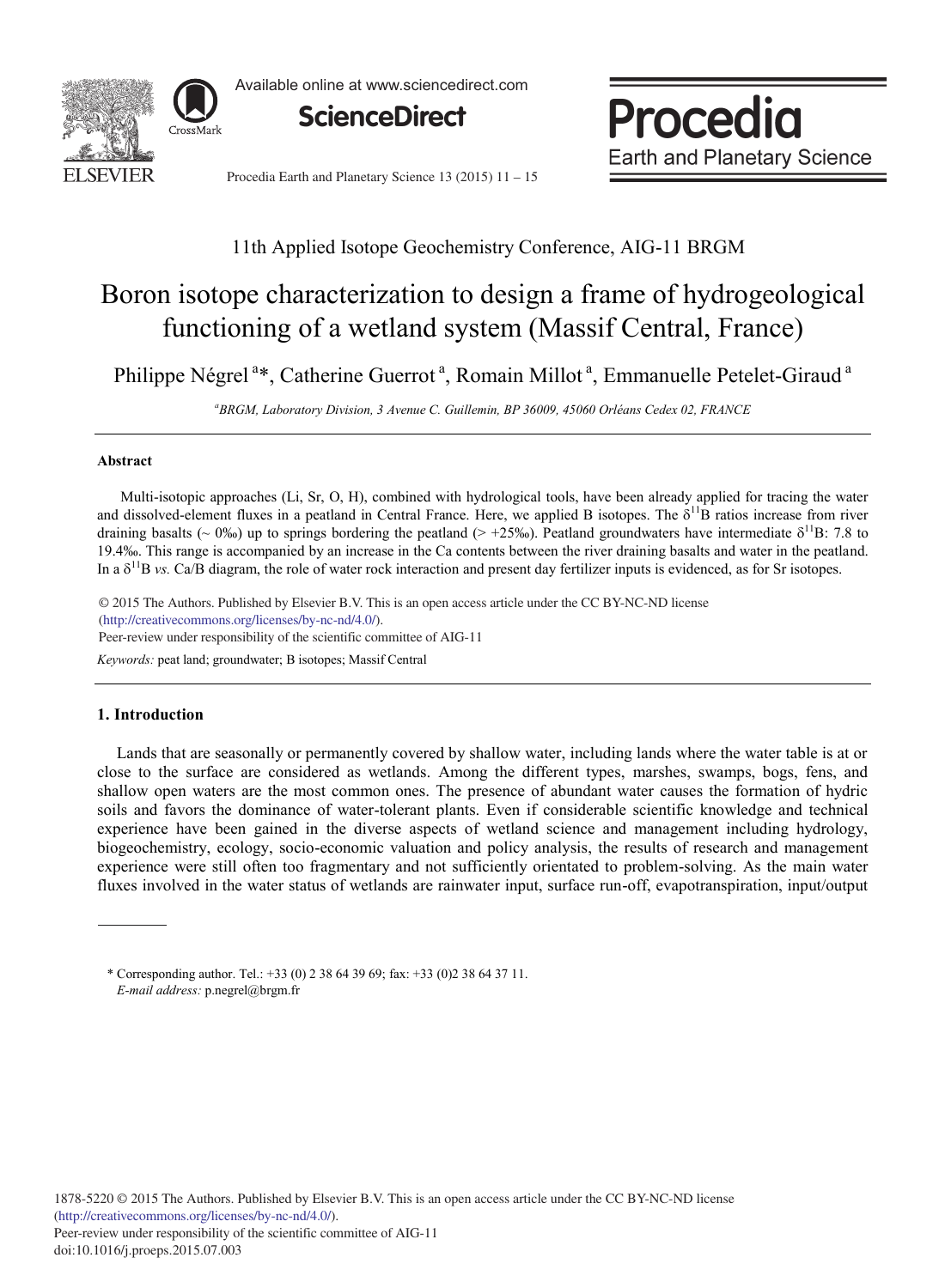of stream water, and input/output of groundwater<sup>1</sup>, this means that hydrology is the most important factor in establishing and maintaining wetlands, as the storage capacity of a wetland plays an important role in the dynamics and water balance of such ecosystems

Peat land ecosystems generally correspond to wetlands where an organic production excess can accumulate as peat due to low-energy conditions. The Narces de la Sauvetat peat land (Fig.1), located in the French Massif Central, which is the main volcanic province in France, occupies a maar depression with lapilli tuff deposited on the flanks. Recent coring showed around 6 m of peat deposits in the site and revealed the heterogeneity of the peat in the maar. The limit between the saturated and unsaturated zones lies around -1.5 m in piezometer well Q1 and -0.5 m in piezometer Q2, and the aquifer is unconfined. The Narces de la Sauvetat is drained by a small stream, which represents the outlet of the area. Several diffusive springs occur around the maar but most of them emerge on the western side, reflecting the basal level of a basaltic aquifer<sup>2,3</sup>.



Fig. 1. From ref. 2. (a) Location of the Narces de la Sauvetat peat land in the Massif Central (France), cross section in the peat land with the two boreholes locations (vertical axis not at scale for the peatland), (b) topographic map of the peatland with location of boreholes springs and surface water identified on the site and illustration of flowpaths,

Studies conducted worldwide showed the diversity and complexity of the hydrological processes involved in these ecosystems<sup>4</sup>. Over the past decades, geochemical investigations of peat lands mostly focused on trace- and major-metal concentrations in peat profiles for investigating nutrient cycling, atmospheric input, pollution and the influence of vegetation on wetlands<sup>5</sup>. More recently, isotopes of the water molecule and/or isotopes of solutes within the water were introduced to better constrain the water status and hydrological functioning of wetland ecosystems<sup>2,3</sup>. In the Narces de la Sauvetat peat land we used chemical and multi-isotopic (Li, Sr, O, H) effectiveness approaches, combined with hydrological tools, for tracing the water and dissolved-element fluxes in a peat land in Central France<sup>2,3</sup>. In the present study, we applied B isotopes in the same site in order to provide a complementary view for confirming the different origin of dissolved elements and water involved in the water balance of the peat land.

#### **2. Upshot of strontium and lithium isotopes**

Brenot et al.<sup>3</sup> suggested the influence of three end-members using the Sr isotope systematics, in combination with cation ratios. It is worth noting that the use of a Ca/Na ratio rather than absolute concentrations alone avoids variations due to dilution or concentration effects. In addition, the  ${}^{87}Sr/{}^{86}Sr$  isotopes may help to better constrain the end-members. Three mixing lines can be calculated between three end-members as illustrated in Fig. 2a. The first end-member corresponds to Sr inputs from rainwater contribution modified after run-off. The second end-member corresponds to Sr released from water/rock interactions with lithology expected to be local basaltic rocks. The last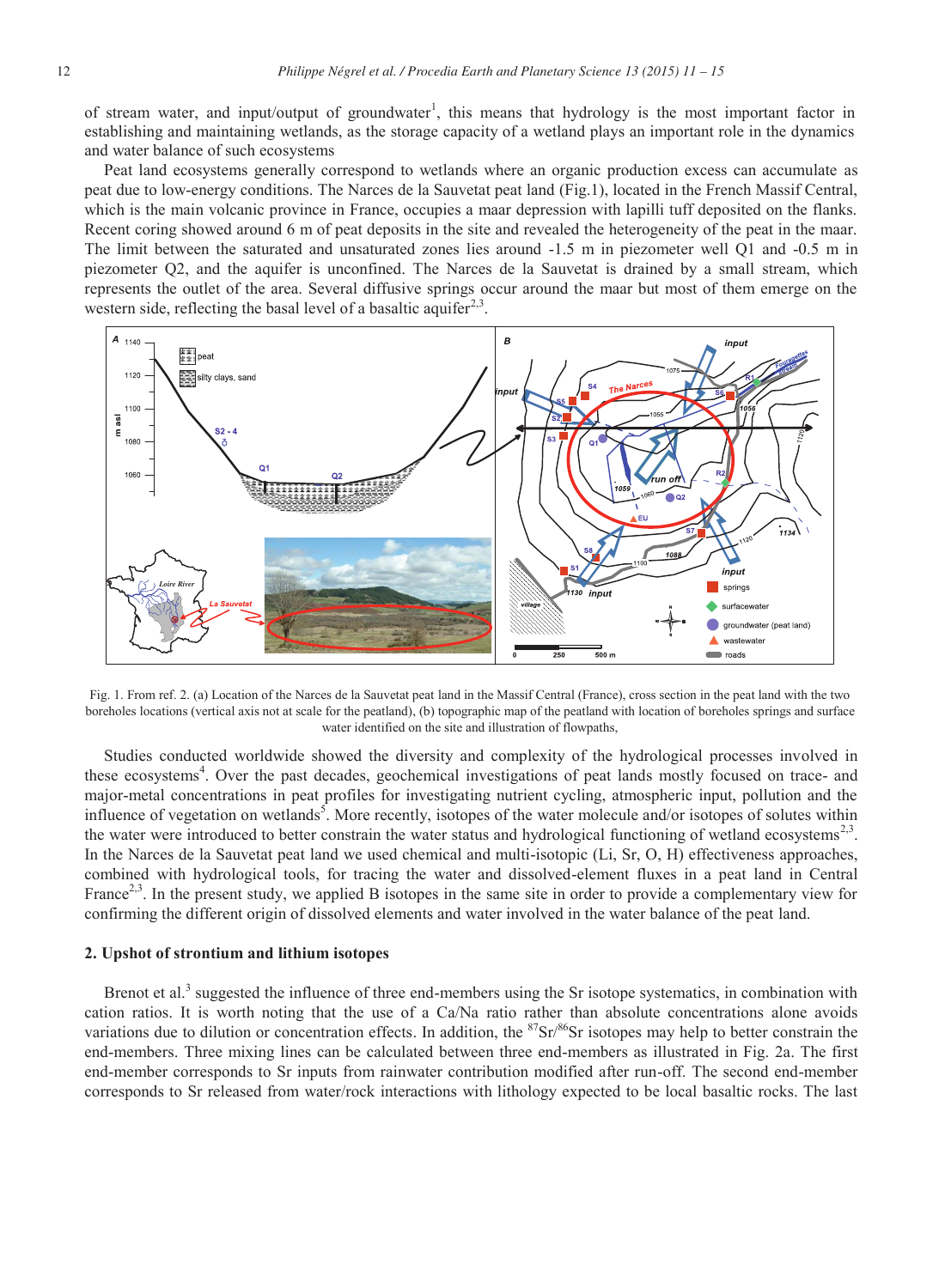end-member requires a high molar Ca/Na ratio (close to 12) and high  $87\text{Sr}/86\text{Sr}$  (>0.708), which are in the range of expected values for carbonate weathering. However, as no carbonate outcrops are evidenced in the area, the unique possible source for such ratios is the carbonate amendments used in local agriculture. The main results are that at least three strong groundwater fluxes with distinct chemical and isotopic signatures supply water to the peat land (regarding Sr isotopes) and water volume flowing out is almost negligible.



Fig. 2. (a) From Brenot et al.<sup>3</sup>,  ${}^{87}Sr/{}^{86}Sr$  versus Ca/Na diagram. The three calculated mixing lines between three end-members are represented, including i) the rainwater after run-off ( ${}^{87}Sr/86$ Sr around 0.704 and Ca/Na ratio close to 1), ii) an end-member with very low  ${}^{87}Sr/86$ Sr and Ca/Na ratios corresponding to water/rock interactions with basaltic rocks and iii) an end-member with high <sup>87</sup>Sr/86Sr and Ca/Na ratios, corresponding to carbonate amendments from agriculture; (b) From Négrel et al.<sup>2</sup>, δ<sup>7</sup>Li versus Ca/Li ratios for groundwater from the peat land. Shallow groundwater and surface water at the outlet are represented. One end-member corresponds to the carbonate amendment input. Its location on the graph is assumed to represent the required Ca/Li and Li isotope ratios to take all data into account. Two different mixing lines can be calculated between this end-member, representing the application of carbonate amendment, and two shallow groundwater end-members. Blue squares are the groundwater from the peatland, red diamonds are the springwarter around the peatland.

Négrel et al.<sup>2</sup> discussed Li and  $\delta^7$ Li. They evidenced that low Ca and Li contents are observed for the stream at the outlet whereas, on the contrary, higher Li-Ca contents are observed for groundwater in the peat land, with a significant relationship for Q2 between Li and Ca. The Li-Ca relationship in Q2 groundwater shows low contents for the winter and spring samples and high ones for the summer samples. This indicates the existence of a common source for Li-Ca in the Q1 and Q2 groundwaters, this source being more marked during the summer season. The other spring- and waste-waters have low Li contents with similar Ca contents. Variations in  $\delta^7$ Li values can be used to distinguish between precipitation, groundwater and anthropogenic inputs in peat lands, providing a unique perspective on the hydrologic dynamics of the system. The primary finding evidenced by Négrel et al.<sup>2</sup> concerned the existence of hugely enriched values for  $\delta^7$ Li in groundwater from the peat land. Li contents fluctuate significantly and  $\delta^7$ Li (‰) are extremely variable reaching values up to +1226‰. This high values, never being observed in waters, being explained by an external input due to Ca-amendment, used in local agriculture (Fig. 2). Mixing relationships (Fig. 2b between the  $\delta^7$ Li and the Ca/Li ratios) indicate that most of the water in the peat land site derives from groundwater from the hill slope. Mixing plots also show that the surface water at the outlet seems to be only controlled by input from other groundwater bodies and strongly suggests that groundwater in the peat land does not play any role in supplying surface-water runoff and may evolve as a stagnant system, being only diluted as the Li contents show.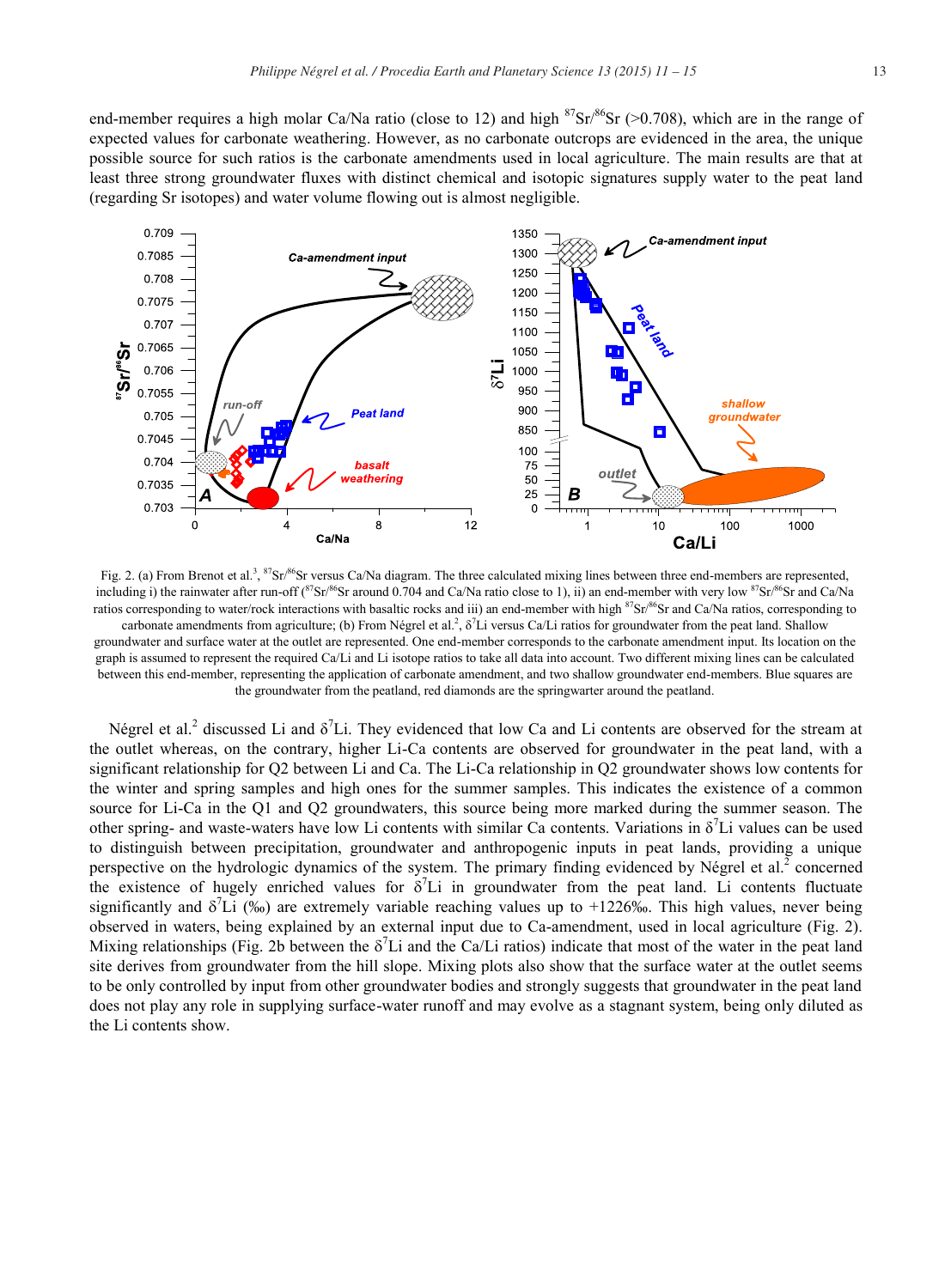#### **3. New insights from Boron isotopes**

The  $\delta^{11}B$  (‰) shows values increasing from river draining basalts (around 0‰) up to springs bordering the peat land (> +25‰). Peat land groundwaters have intermediate  $\delta^{11}B$  values from +7.8 to +19.4‰. This range is accompanied by an increase in the Ca contents between the river draining basalts (around 150 μmol/kg Ca) and water in the peat land (300-1150 µmol/kg Ca). Comparing the  $\delta^{11}B$  with the B contents, the data highlight the role of water rock interaction and present day fertilizer inputs as Sr isotopes did. Reported as  $\delta^{11}B$  vs. Ca/B ratios (Fig. 3a), the data also highlight the role of water rock interaction and present day fertilizer inputs (as manure form) but discard the role of Ca-amendment on the B isotope systematics as defined by Li-isotopes. Cross interpretation of  $\delta^{11}$ B and  $\delta^{7}Li^{2}$  (Fig. 3b) confirms the role of water rock interaction and present day fertilizer inputs in the stream and in the springs bordering the peat land. The extremely enriched  ${}^{7}$ Li signature of the groundwaters cannot be explained by an input due to present day Ca-amendment, used in local agriculture, the shift of the  $\delta^{11}B$  suggests that Liisotopes possibly trace "old" Ca-fertilizers addition.



Fig. 3. (a)  $\delta^{11}$ B versus Ca/B ratios for groundwater from the peat land. Shallow groundwater and surface water at the outlet are represented; (b) Cross plot of  $\delta^{11}B$  and  $\delta^{7}Li^{2}$ , note that no  $\delta^{7}Li$  data are available for the manure.

#### **4. Summary**

The combination of the results of the present study with previous investigations  $(O, H, Sr, Li)^{2,3}$  demonstrated a new field for B-Li isotope investigations in hydrosystems –to be further tested- and their potential utility as tracers of present-day versus past activities and concluded upon the present water status of the peat land (e.g., the water flow out of the peat land through the stream is negligible, the hydro-reservoir signatures (e.g., at least three water fluxes), and clarified the role of the human activities.

#### **References**

- 1. Bullock A, Acreman M. The role of wetlands in the hydrological cycle. *Hydrol Earth Sys Sci* 2003;**7**:358-389.
- 2. Négrel Ph, Millot R, Brenot A, Bertin C. Tracing groundwater circulation in a peatland using lithium isotopes. *Chem Geol* 2010;**276**:119-127.
- 3. Brenot A, Négrel Ph, Millot R, Bertin C. Using ion and isotope characterization to design a frame of protection of a wetland system (Massif Central, France). *App Geochem* 2014; **40**:104–118.